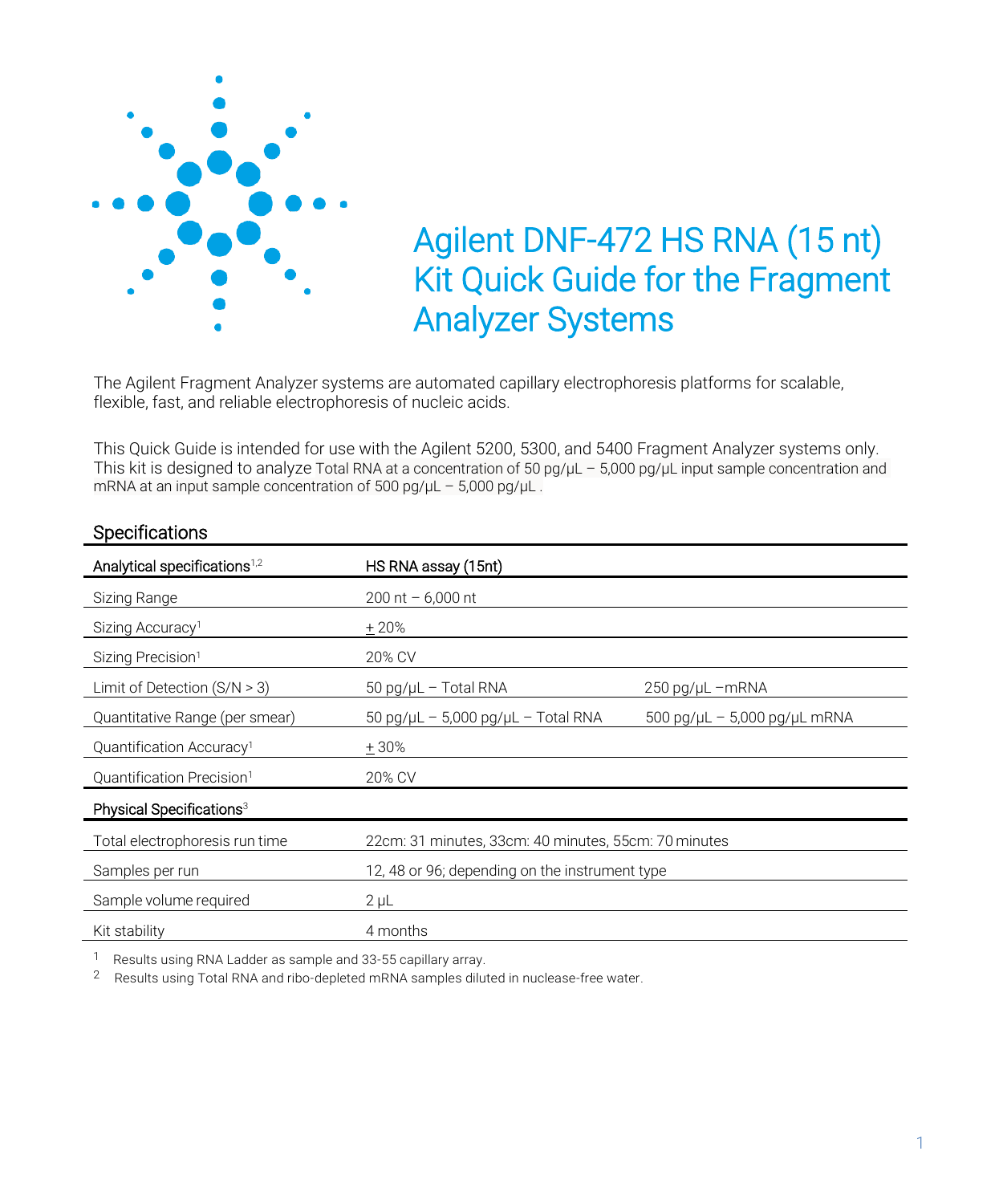| Kit Component<br>Number | Part Number<br>(Re-order Number) | Description                                                                                  | Quantity Per Kit |
|-------------------------|----------------------------------|----------------------------------------------------------------------------------------------|------------------|
| 5191-6574*              |                                  | HS RNA (15 nt), 500, 4°C                                                                     |                  |
|                         | DNF-265-0240                     | RNA Separation Gel, 240 mL                                                                   | 1                |
|                         | DNF-301-0008                     | BF-1 Blank Solution, 8mL                                                                     | 1                |
|                         | DNF-355-0125                     | 5x 930 dsDNA Inlet Buffer, 125 mL<br>• Dilute with sub-micron filtered water prior<br>to use | 1                |
|                         | DNF-497-0125                     | 0.25x TE Rinse Buffer, 125 mL                                                                | 1                |
|                         |                                  |                                                                                              |                  |
| DNF-472-FR*             |                                  | HS RNA (15 nt) FR                                                                            |                  |
|                         | DNF-600-U030                     | Intercalating Dye, 30 µL                                                                     | 1                |
|                         | DNF-370-0004                     | HS RNA Diluent Marker (15 nt), 4 mL                                                          | 3                |
|                         | DNF-386-U015                     | HS RNA Ladder, 15 µL                                                                         | 1                |
| 5191-6612*              |                                  | Quantitative DNA, RT                                                                         |                  |
|                         | C275-130                         | Eppendorf LoBind 0.5 mL tubes (bag of 50)                                                    | 1                |
|                         | DNF-475-0050                     | 5x Capillary Conditioning Soln, RT<br>Dilute with sub-micron filtered water prior<br>to use  | 1                |

## Kit Components – 500 Sample Kit

\*Not orderable.



WARNING • Refer to product safety data sheets for further information

• When working with the Fragment Analyzer kit components follow the appropriate safety procedures such as wearing goggles, safety gloves and protective clothing.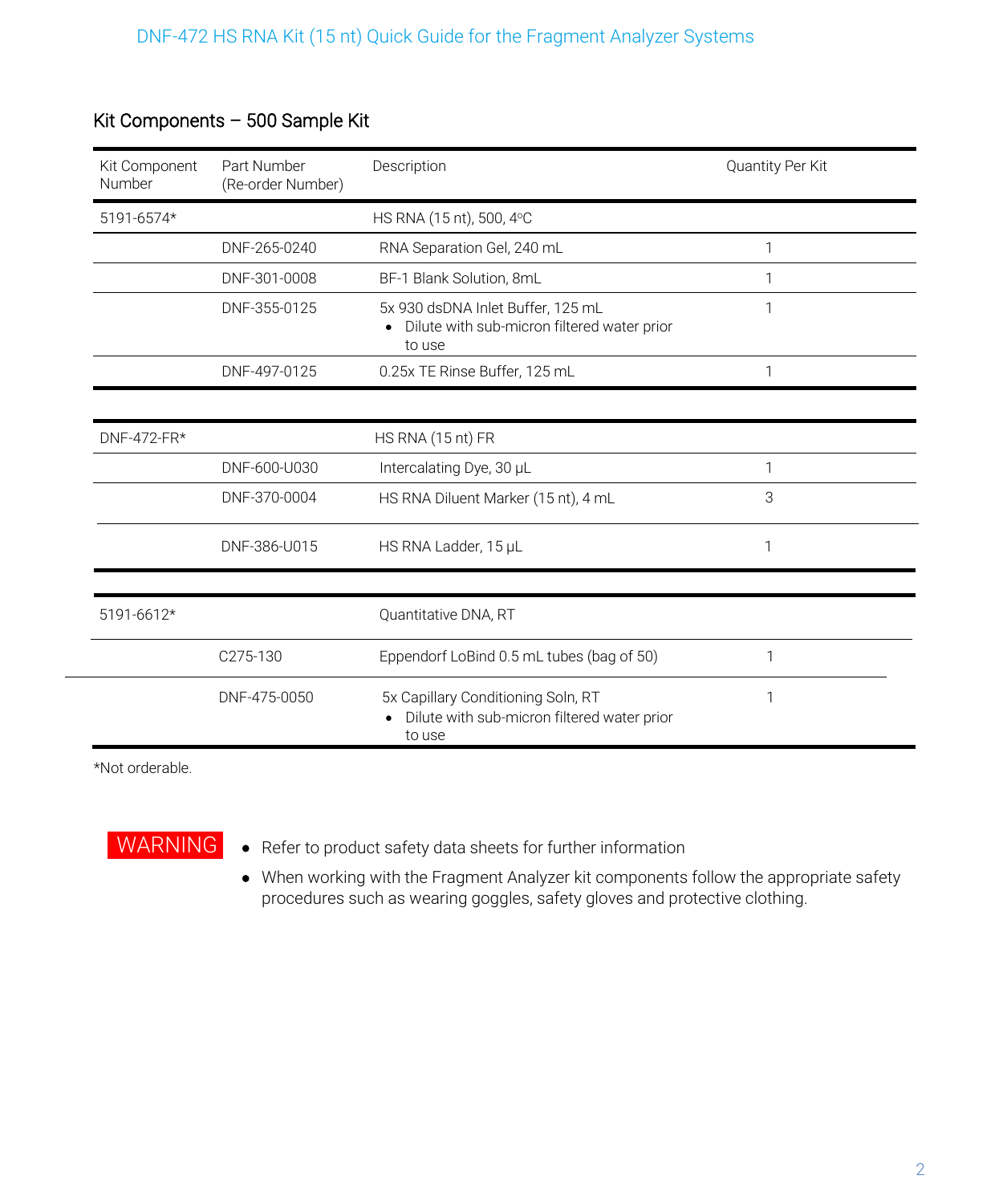### Kit Components – 1000 Sample Kit

| Kit Component<br>Number | Part Number<br>(Re-order Number) | Description                                                                                             | Quantity Per Kit |
|-------------------------|----------------------------------|---------------------------------------------------------------------------------------------------------|------------------|
| 5191-6575*              |                                  | HS RNA (15 nt), 1000, 4°C                                                                               |                  |
|                         | DNF-265-0500                     | RNA Separation Gel, 500 mL                                                                              | 1                |
|                         | DNF-301-0008                     | BF-1 Blank Solution, 8mL                                                                                | 1                |
|                         | DNF-355-0300                     | 5x 930 dsDNA Inlet Buffer, 300 mL<br>Dilute with sub-micron filtered water prior<br>$\bullet$<br>to use | 1                |
|                         | DNF-497-0250                     | 0.25x TE Rinse Buffer, 250 mL                                                                           | 1                |
|                         |                                  |                                                                                                         |                  |
| DNF-472-FR*             |                                  | HS RNA (15 nt), FR                                                                                      |                  |
|                         | DNF-600-U030                     | Intercalating Dye, 30 µL                                                                                | $\mathcal{P}$    |
|                         | DNF-370-0004                     | HS RNA Diluent Marker (15 nt), 4 mL                                                                     | 6                |
|                         | DNF-386-U015                     | HS RNA Ladder, 15 µL                                                                                    | $\overline{2}$   |
| 5191-6613*              |                                  | HS RNA (15 nt), 1000, RT                                                                                |                  |
|                         | C275-130                         | Eppendorf LoBind 0.5 mL tubes (bag of 50)                                                               | 1                |
|                         | DNF-475-0100                     | 5x Capillary Conditioning Soln, RT<br>Dilute with sub-micron filtered water prior<br>to use             | 1                |

\*Not orderable.

WARNING • Refer to product safety data sheets for further information

• When working with the Fragment Analyzer kit components follow the appropriate safety procedures such as wearing goggles, safety gloves and protective clothing.

NOTE: RNA samples and RNA Ladders are very sensitive to RNase contamination, which can lead to experimental failure. To minimize RNase contamination, wear gloves when working with RNA samples and reagents, and when handling accessories that will come in contact with the RNA sample. Use certified RNase-free plastics and disposable consumables. It is also recommended to work in a separate lab space if possible and decontaminate the pipettes and work surface to avoid cross contamination.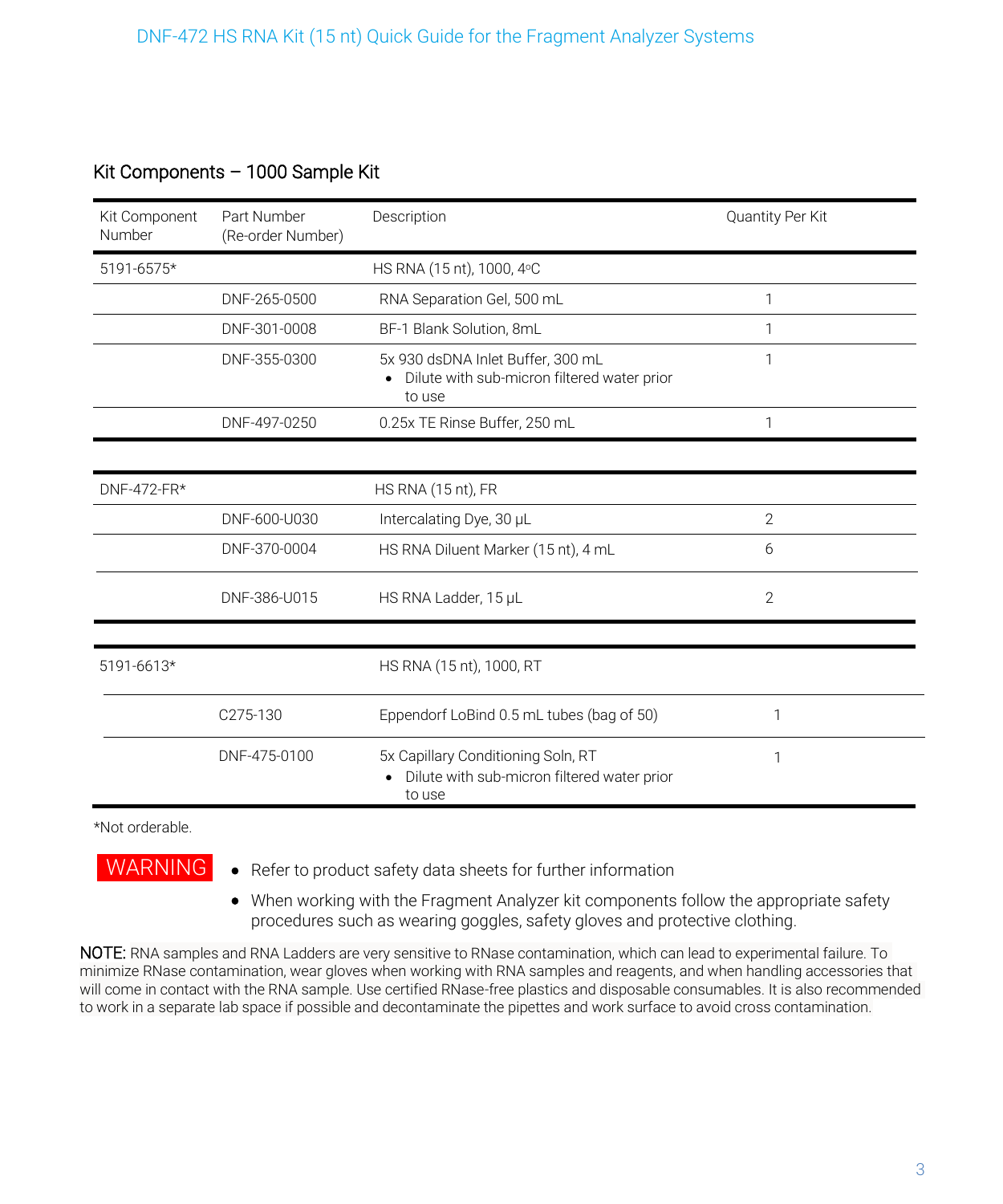### Additional Material Required for Analysis with the Fragment Analyzer Systems

- Fragment Analyzer systems with LED fluorescence detection:
- 5200 Fragment Analyzer system (p/n M5310AA)
	- FA 12-Capillary Array Ultrashort, 22 cm (p/n A2300-1250-2247) OR
	- $\bullet$  FA 12-Capillary Array Short, 33 cm (p/n A2300-1250-3355) OR
	- FA 12-Capillary Array Long, 55 cm (p/n A2300-1250-5580)
- 5300 Fragment Analyzer system (p/n M5311AA)
	- $\bullet$  FA 48-Capillary Array Short, 33 cm (p/n A2300-4850-3355) OR
	- FA/ZAG 96-Capillary Array Short, 33 cm (p/n A2300-9650-3355) OR
	- FA/ZAG 96-Capillary Array Long, 55 cm (p/n A2300-9650-5580)
- 5400 Fragment Analyzer system (p/n M5312AA)
	- $\bullet$  FA 48-Capillary Array Short, 33 cm (p/n A2300-4850-3355) OR
	- FA/ZAG 96-Capillary Array Short, 33 cm (p/n A2300-9650-3355) OR
	- FA/ZAG 96-Capillary Array Long, 55 cm (p/n A2300-9650-5580):
- Agilent Fragment Analyzer controller software (Version 1.1.0.11 or higher)
- Agilent ProSize data analysis software (Version 2.0.0.61 or higher)

#### Additional equipment/reagents required (not supplied)

- 96-well PCR sample plates. Please refer to Appendix Fragment Analyzer Compatible Plates and Tubes in the Fragment Analyzer System User Manual for a complete approved sample plate list
- Multichannel pipettor(s) and/or liquid handling device capable of dispensing 1 100 µL volumes (sample plates) and 1,000 µL volumes (inlet buffer plate)
- Pipette tips
- 96-well plate centrifuge (for spinning down bubbles from sample plates)
- Sub-micron filtered DI water system (for diluting the 5x 930 dsDNA Inlet Buffer and 5x Capillary Conditioning Solution)
- 96-deepwell 1mL plate: Fisher Scientific #12-566-120 (inlet buffer and/or waste plate)
- Reagent reservoir, 50 mL (VWR #89094-680 or similar) (for use in pipetting inlet buffer plates/sample trays)
- Conical centrifuge tubes for prepared separation gel/dye mixture and/or 1x Capillary Conditioning Solution
	- 50 mL (for 5200 Fragment Analyzer system or 50 mL volumes): BD Falcon #352070, available from Fisher Scientific #14-432-22 or VWR #21008-940
- 250 mL (for 5300 and 5400 Fragment Analyzer systems or larger volumes): Corning #430776, available from Fisher Scientific #05-538-53 or VWR #21008-771
- Vortexer (for mixing of samples, ladders, and/or markers in tubes and/or plates)
- Capillary Storage Solution (p/n GP-440-0100)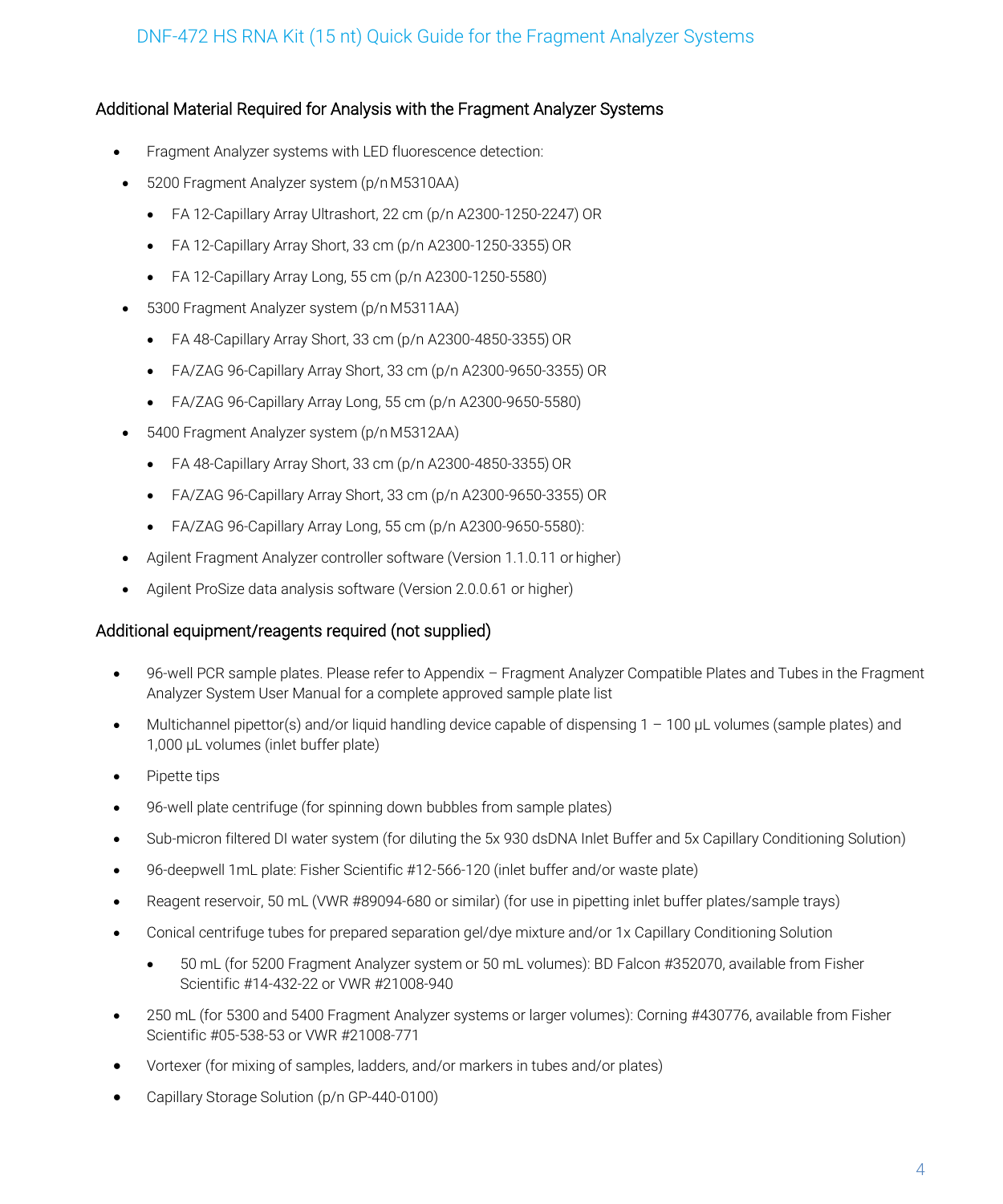### Essential Measurement Practices

| Environmental<br>conditions        | ٠              | Ambient operating temperature: $19 - 25 \degree C$ (66 – 77 °F)<br>Keep reagents during sample preparation at room temperature                                                   |
|------------------------------------|----------------|----------------------------------------------------------------------------------------------------------------------------------------------------------------------------------|
| Steps before<br>sample preparation | $\bullet$      | Allow reagents to equilibrate at room temperature for 30 min prior to use                                                                                                        |
| Pipetting practice                 | ٠<br>$\bullet$ | Pipette reagents carefully against the side of the 96-well sample plate or sample<br>tube<br>Ensure that no sample or Diluent Marker remains within or on the outside of the tip |

### HS RNA Ladder Preparation

Upon arrival of the ladder, it is recommended to divide the ladder into 3 μL aliquots. Store aliquots in the provided Eppendorf LoBind 0.5 mL tubes at -70°C or below.

1. Thaw a 3 μL 25 ng/μL ladder aliquot on ice.

2. Spin down the contents and mix by pipetting the solution up and down with a pipette tip set to a 2 μL volume.

- a) Transfer 2 μL of the 25 ng/μL Ladder to a fresh Eppendorf LoBind 0.5 mL tube.
- b) If more than 2 μL of the 25 ng/μL is transferred for heat-denaturing, be sure to add enough RNase-free water to dilute the ladder to the working concentration of 2 ng/μL.
- c) Heat-denature the ladder at 70°C for 2 min, immediately cool to 4°C and keep on ice.

3. Dilute the ladder solution to a working concentration of 2 ng/μL by adding 23 μL of RNase-free water and mixing well. Divide the diluted ladder solution into aliquots with working volume typical for one day use or one sample plate. Store aliquots in the provided Eppendorf LoBind® 0.5 mL tubes at -70°C or below.

### Total RNA Sample Preparation

1. Heat-denature the RNA samples at 70°C for 2 min if needed and immediately cool to 4°C and keep on ice before use.

2. The above RNA sample concentrations assume the sample is in water. If salt is present, some loss of sensitivity may be observed and slight adjustments may need to be made to the sample injection conditions.

### mRNA Sample Preparation

1. Heat-denature the RNA samples at 70°C for 2 min if needed and immediately cool to 4°C and keep on ice before use.

2. The mRNA input sample must be within a total concentration range of 500 pg/μL to 5000 pg/μL for optimal assay results. If the concentration of the sample is above this range, dilute with RNase-free water.

### Sample Plate Preparation

1. The total input RNA sample concentration MUST be within a range of 50 pg/μL to 5000 pg/μL (total RNA) or 500 pg/μL to 5000 pg/μL (mRNA) for optimal assay results. If the concentration of the sample is above this range, pre-dilute the sample with RNase-free water prior to performing the assay.

2. The above RNA sample concentrations assume the sample is in water. If salt is present, some loss of sensitivity may be observed and slight adjustments may need to be made to the sample injection conditions.

3. Using a fresh RNase-free 96-well sample plate, pipette 18 μL of the HS RNA Diluent Marker (15 nt) (DM) Solution to each well in a row that is to contain sample or RNA Ladder. Fill any unused wells within the row of the sample plate with 20 μL/well of BF-1 Blank Solution.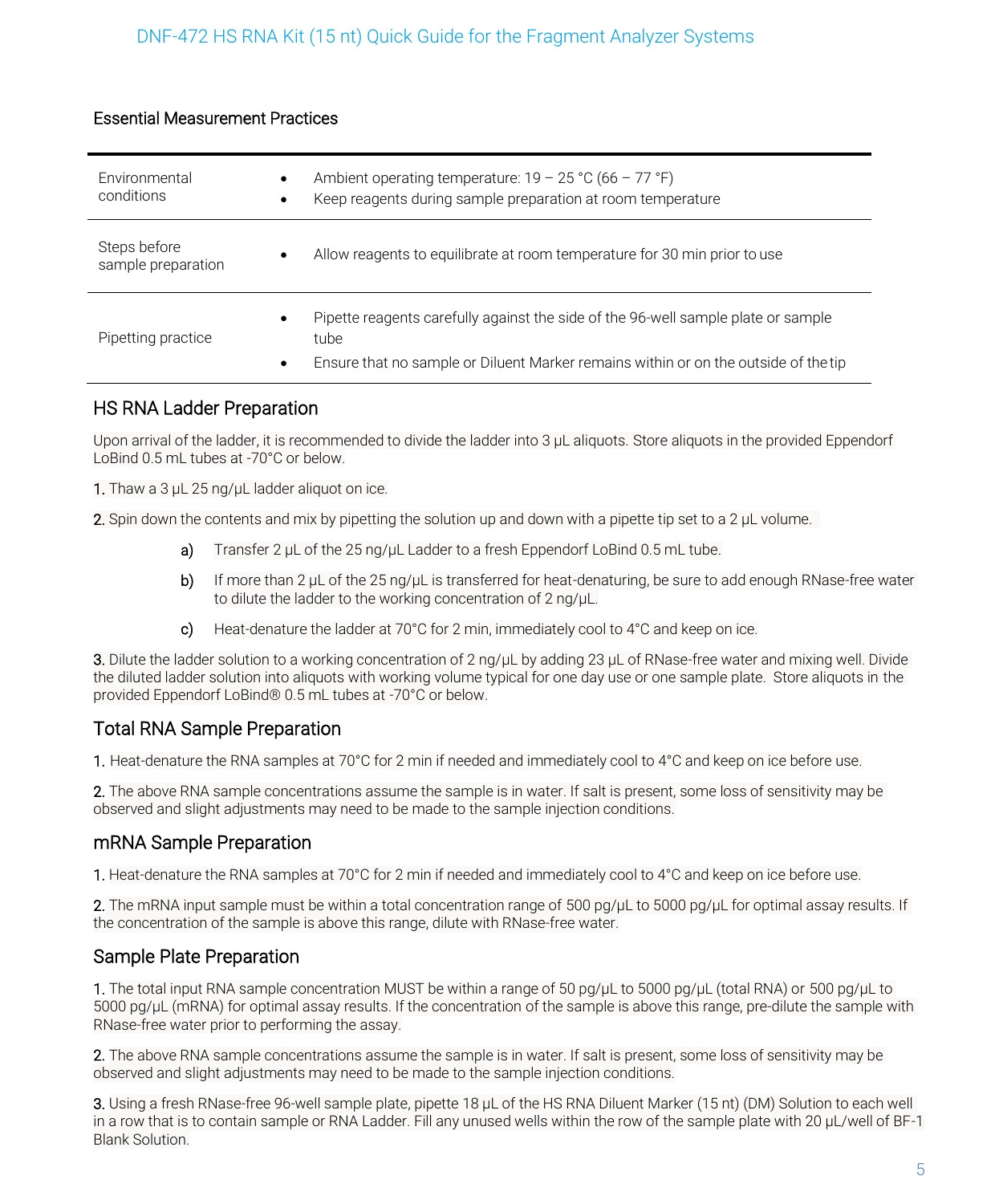4. Pipette 2  $\mu$ L of each denatured RNA sample into the respective wells of the sample; mix the contents of the well using the pipette by aspiration/expulsion in the pipette tip.

5. RNA Ladder: The RNA Ladder must be run in parallel with the samples for each experiment to ensure the accurate quantification. Thaw the denatured 2 ng/μL working concentration RNA Ladder on ice. Pipette 2 μL of denatured RNA Ladder into the 18 μL of Diluent Marker (15 nt) (DM) Solution in the designated ladder well:

- 12-Capillary System: Well 12 of each row to be analyzed
- 48-Capillary System: Well D12 or H12, depending on which group is chosen.
- 96-Capillary System: Well H12

6. Mix the contents of the well using the pipette by aspiration/expulsion in the pipette tip or use one of the mixing methods suggested in the following.

7. After mixing sample/RNA Ladder and Diluent Marker (15 nt) Solution in each well, centrifuge the plate to remove any air bubbles. Check the wells of the sample plate to ensure there are no air bubbles trapped in the bottom of the wells. The presence of trapped air bubbles can lead to injection failures.

8. For best results, run the plate as soon as possible. If the sample plate will not be used immediately, cover the sample plate with RNase-free cover film, store at 4°C and use within the same day. Spin the plate again if any bubbles developed in the sample wells. Be sure to remove the cover film before placing the plate into the instrument.

9. To run the samples:

- In the 12-Capillary System, place the plate in one of the three sample plate trays (Drawers 4-6 from the top).
- In the 48-Capillary System, place the plate in one of the three sample plate trays (Drawers 4-6 from the top).
- In the 96-Capillary System, place the plate in one of the two available sample plate trays (Drawers 4-5 from the top).

10. Load or create the experimental method as described in the following sections.

### Important Sample Mixing Information

When mixing sample with diluent marker solution, it is important to mix the contents of the well thoroughly to achieve the most accurate quantification. It is highly suggested to perform one of the following methods to ensure complete mixing:

- When adding 2 μL of sample or ladder to the 18 μL of diluent marker, swirl the pipette tip while pipetting up/down to further mix.
- After adding 2 μL of sample or ladder to the 18 μL of diluent marker, place a plate seal on the sample plate and vortex the sample plate at 3000 rpm for 2 min. Any suitable benchtop plate vortexer can be used. Ensure that there is no wellto-well transfer of samples when vortexing. The plate should be spun via a centrifuge after vortexing to ensure there are no trapped air bubbles in the wells.
- After adding 2 μL of sample or ladder to the 18 μL of diluent marker, use a separate pipette tip set to a larger 20 μL volume, and pipette each well up/down to further mix.
- Use an electronic pipettor capable of mixing a 10 μL volume in the tip after dispensing the 2 μL sample volume. Some models enable using the pipette tip for both adding and mixing.

NOTE: Avoid total input RNA sample concentrations above the specified limits. Overloading of RNA sample can result in saturation of the CCD detector and poor results. The peak heights for RNA smears should lie in an optimal range between 20 -2000 RFUs. The peak heights for individual RNA fragments in total RNA should lie in an optimal range between 100 – 20,000 RFUs.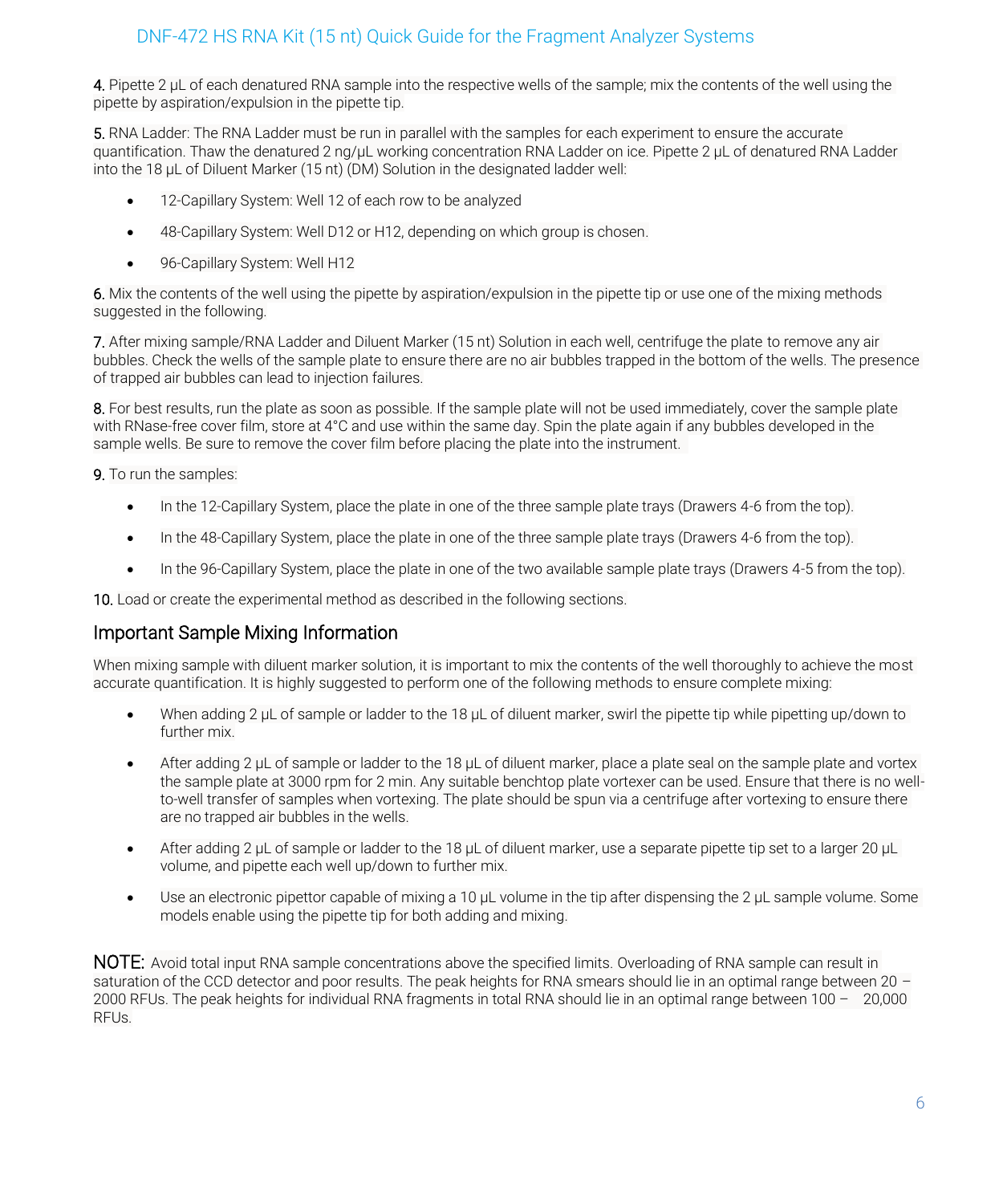### Gel preparation

Prepare gel/dye mixture for 5200, 5300, and 5400 Fragment Analyzer Systems. To ensure the gel/dye mixture is mixed homogeneously without generating bubbles, gently invert the centrifuge tube 5 to 10 times, depending on the volume of the mixture. NOTE: Centrifuge dye prior to opening the vial to reduce risk of leaking. 5200 Fragment Analyzer system volume specifications

| # of Samples to be<br>Analyzed <sup>1</sup> | Volume of Intercalating<br>Dye | Volume of Separation<br>Ge <sup>2</sup> | Volume of 1x Conditioning<br>Solution <sup>2</sup> |
|---------------------------------------------|--------------------------------|-----------------------------------------|----------------------------------------------------|
| 12                                          | 1.0 <sub>µ</sub>               | $10 \mathrm{m}$ L                       | 10 mL                                              |
| 24                                          | $1.5$ µL                       | $15 \text{ mL}$                         | $15 \text{ mL}$                                    |
| 36                                          | $2.0$ $\mu$                    | $20$ mL                                 | $20 \mathrm{m}$ L                                  |
| 48                                          | $2.5$ µL                       | $25$ mL                                 | $25$ mL                                            |
| 96                                          | $4.5$ µL                       | 45 mL                                   | 45 mL                                              |

<sup>1</sup>One sample well per separation is dedicated to the ladder.

<sup>2</sup>A 5 mL minimum volume in the tube is included.

#### 5300 Fragment Analyzer system volume specifications with 48-capillary array

| # of Samples to be<br>Analyzed <sup>1</sup> | Volume of Intercalating<br>Dye | Volume of Separation<br>Ge <sup>2</sup> | Volume of 1x Conditioning<br>Solution <sup>2</sup> |
|---------------------------------------------|--------------------------------|-----------------------------------------|----------------------------------------------------|
| 48                                          | $2.5$ µL                       | $25$ mL                                 | $25 \text{ mL}$                                    |
| 96                                          | $4.0 \mu L$                    | 40 mL                                   | 40 mL                                              |
| 144                                         | $5.5$ $\mu$                    | 55 mL                                   | 55 mL                                              |
| 192                                         | $7.0 \mu L$                    | 70 mL                                   | 70 mL                                              |
| 240                                         | $8.5$ µL                       | 85 mL                                   | 85 mL                                              |
| 288                                         | $10.0 \mu L$                   | 100 mL                                  | 100 mL                                             |

<sup>1</sup>One sample well per separation is dedicated to the ladder.

<sup>2</sup>A 5 mL minimum volume in the tube is included.

#### 5300 and 5400 Fragment Analyzer systems volume specifications with 96-capillary arrays

| # of Samples to be<br>Analyzed <sup>1</sup> | Volume of Intercalating<br>Dye | Volume of Separation<br>Gel <sup>2</sup> | Volume of 1x Conditioning<br>Solution <sup>2</sup> |
|---------------------------------------------|--------------------------------|------------------------------------------|----------------------------------------------------|
| 96                                          | $4.0$ µL                       | 40 mL                                    | 40 mL                                              |
| 192                                         | $8.0 \mu L$                    | 80 mL                                    | 80 mL                                              |
| 288                                         | $12.0 \mu L$                   | 120 mL                                   | 120 mL                                             |
| 384                                         | $16.0 \mu L$                   | 160 mL                                   | 160 mL                                             |
| 480                                         | $20.0 \mu L$                   | 200 mL                                   | 200 mL                                             |

1 One sample well per separation is dedicated to the ladder.

2 A 5 mL minimum volume in the tube is included.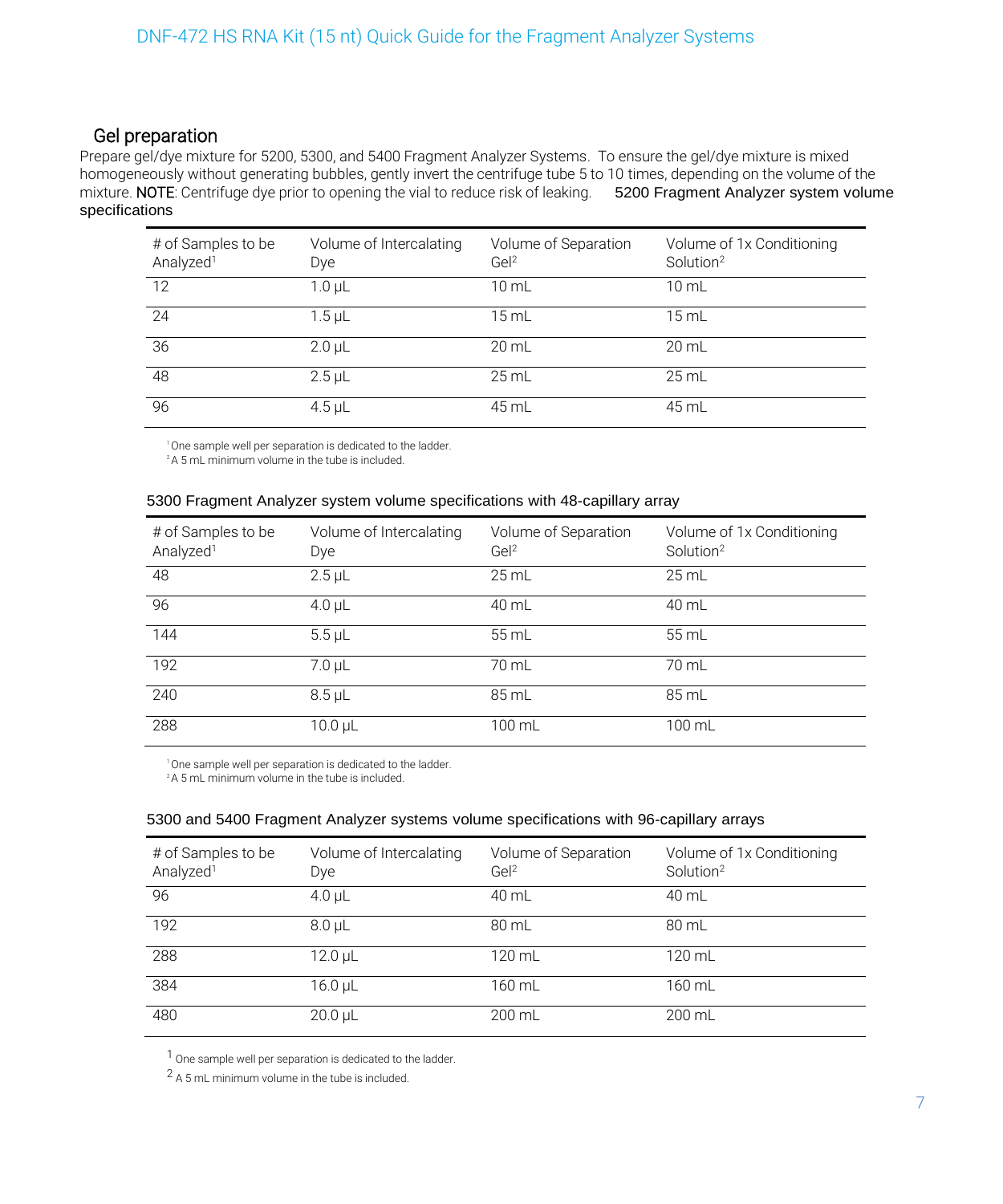### Agilent HS RNA (15nt) DNF-472 assay operating procedure

1. Mix fresh gel and dye according to the volumes in the Gel preparation tables. Refill 1x Capillary Conditioning Solution as needed.



- 2. Place a fresh 1x 930 dsDNA Inlet Buffer in drawer 'B' on the system, 1.0 mL/well. Replace daily.
	- 2.1. 5200 system; Fill row A of buffer plate
	- 2.2. 5300 system 48 capillary; Fill rows A-D of buffer plate
	- 2.3. 5300/5400 system 96 capillary; Fill all rows of buffer plate
- 3. Prepare Capillary Storage Solution plate. Replace every 2-4 weeks for optimal results.
	- 3.1. 5200 system; Fill row H of buffer plate with 1.0mL/well, place in drawer "B "
	- 3.2. 5300 system 48 capillary; Fill rows A-D of a sample plate with 100 µL/well, place in drawer '3'
	- 3.3. 5300/5400 system 96 capillary; Fill all rows of a sample plate with 100 µL/well, place in drawer '3'

3.3.1. 5400 system; place in drawer "S"

- 4. Place 0.25x TE Rinse Buffer plate in drawer 'M' on the system, 200 µL/well. Replace daily.
	- 4.1. 5200 system; Fill row A of sample plate
	- 4.2. 5300 system 48 capillary; Fill rows A-D of sample plate
	- 4.3. 5300/5400 system 96 capillary; Fill all rows of sample plate
- 5. Dilute the received RNA Ladder aliquot to a working solution of 2 ng/ $\mu$ L.\* \*Initial step done when using as received HS RNA Ladder aliquot for the first time only. Proceed to Step 6 if already completed.
- 6. Heat denature samples and HS RNA Ladder at 700C for 2 minutes, immediately cool to 40C and keep on ice before use.
- 7. Mix samples or Ladder with Diluent Marker in sample plate, add 20 µL of BF-25 Blank Solution to unused wells. Place ladder in corresponding well dependent on the capillary size.



5200 system; Ladder – well 12, depending on which row is chosen

5300 system - 48 capillary; Ladder – well D12 or H12, depending on which group is chosen

5300/5400 system - 96 capillary; Ladder – well H12

Vortex recommended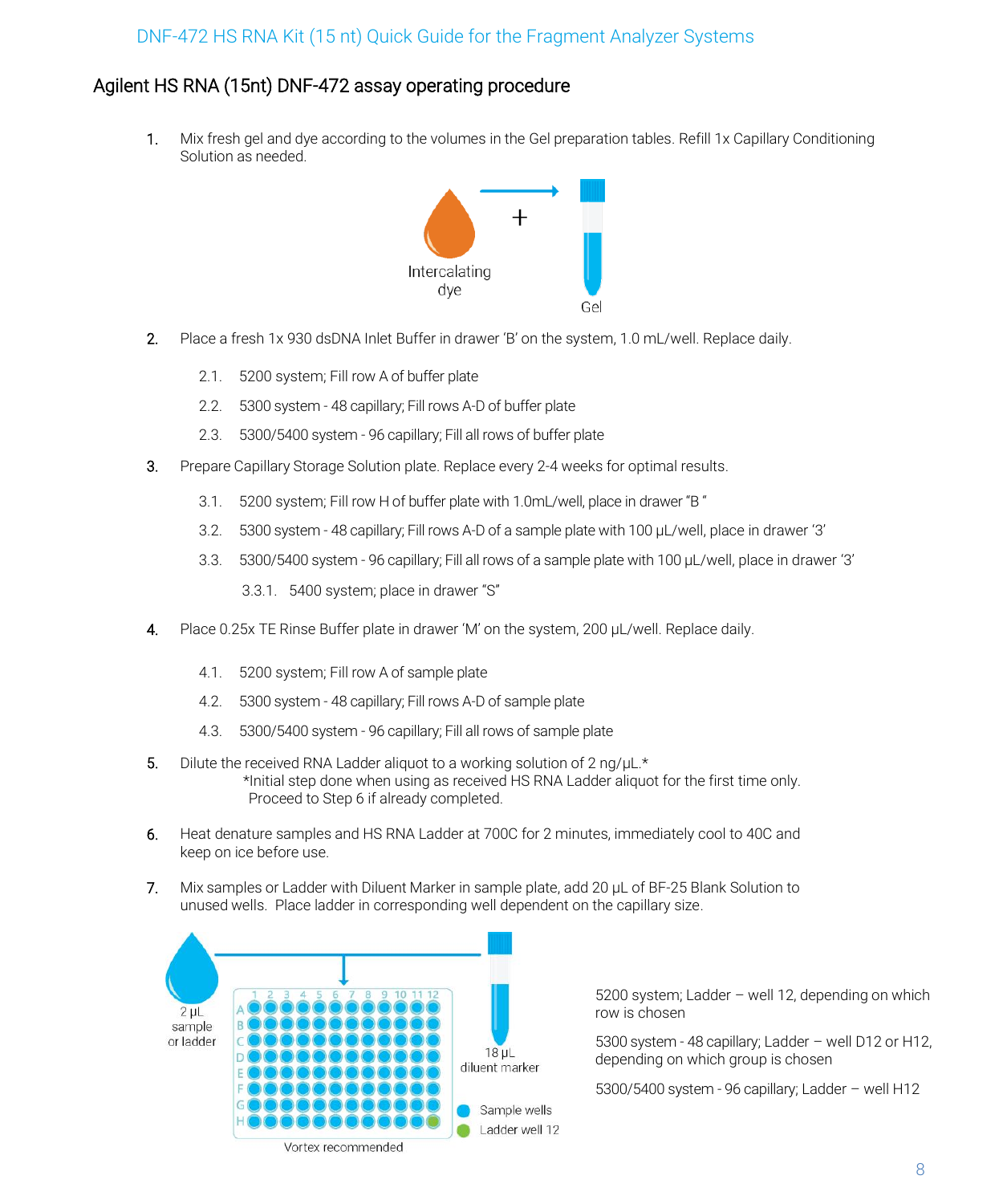WARNING Working with Chemicals

The handling of reagents and chemicals might hold health risks.

- Refer to product material safety datasheets for further chemical and biological safety information.
- Follow the appropriate safety procedures such as wearing goggles, safety gloves and protective clothing.

### Agilent Fragment Analyzer software operating procedure

- 1. Select Row, Group or Tray to run.
- 2. Enter sample ID and Tray ID (optional).
- 3. Select Add to Queue, from the dropdown menus select the corresponding method based on your capillary length;
	- 3.1 DNF-472M22 HS mRNA 15nt
	- 3.2 DNF-472T22 HS Total RNA 15nt
	- 3.3 DNF-472M33 HS mRNA 15nt
	- 3.4 DNF-472T33 HS Total RNA 15nt
	- 3.5 DNF-472M55 HS mRNA 15nt
	- 3.6 DNF-472T55 HS Total RNA 15nt
- 4. Enter Tray Name, Folder Prefix, and Notes (optional).
- 5. Select OK to add method to the queue.
- 6. Select  $\triangleright$  to start the separation.

### RNA Ladder



Representative HS RNA Ladder result using Fragment Analyzer system with the DNF-472 HS RNA kit (15 nt). Method: DNF-472T33. Peaks annotated by size (nt).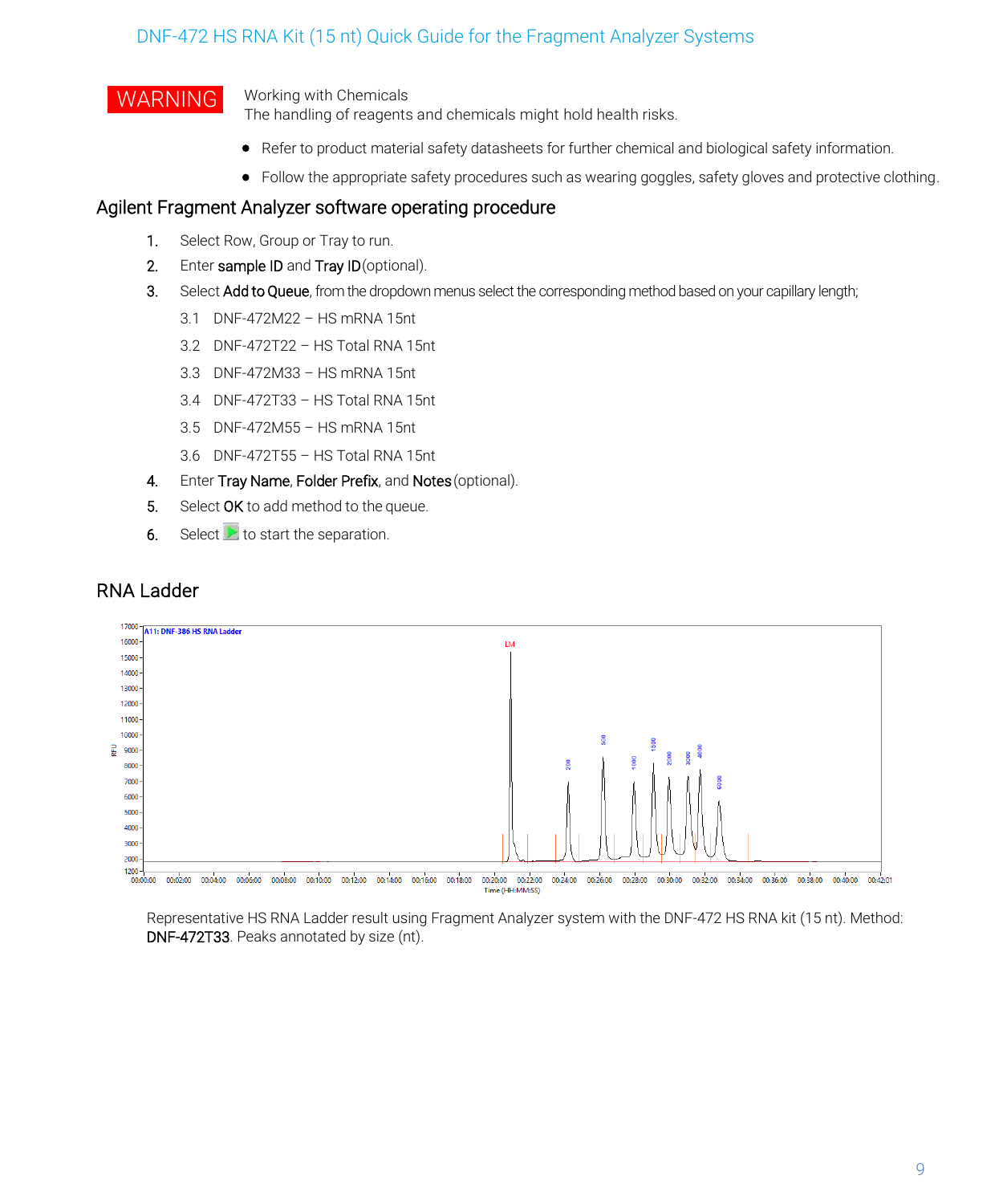### Troubleshooting

The following table lists several potential assay specific issues which may be encountered when using the DNF-472 HS RNA kit (15 nt) and suggested remedies. Contact Agilent technical support if you have any additional troubleshooting or maintenance questions.

| Issue                                                                        | Cause                                                                                                                                                               | <b>Corrective Action</b>                                                                                                                                                                                                                                                                                             |
|------------------------------------------------------------------------------|---------------------------------------------------------------------------------------------------------------------------------------------------------------------|----------------------------------------------------------------------------------------------------------------------------------------------------------------------------------------------------------------------------------------------------------------------------------------------------------------------|
| Sample and/or ladder signal too<br>weak or degraded.                         | 1 Sample and/or ladder degraded.<br>2 Diluent marker degraded.                                                                                                      | 1 Use fresh sample and/or ladder.<br>2 Make sure the diluent marker is<br>stored at -20°C and keep on ice<br>before use. Use a new vial of diluent<br>marker.                                                                                                                                                        |
|                                                                              | 3 Sample, ladder and/or diluent<br>marker are contaminated.                                                                                                         | 3 Clean working area and equipment<br>with RNaseZap. Always wear gloves<br>when preparing sample/ladder. Use<br>new sample, ladder aliquot, and<br>diluent marker.                                                                                                                                                   |
|                                                                              | 4 Sample concentration is too low and<br>out of range.                                                                                                              | 4 Verify sample was within<br>concentration range specified for<br>the HS RNA kid (15 nt). Prepare<br>sample at higher concentration; OR<br>Repeat experiment using increased<br>injection time and/or injection<br>voltage.                                                                                         |
|                                                                              | 5 Sample not added to Diluent Marker<br>solution or not mixed well.<br>6 Rinse buffer is not fresh or a wrong<br>rinse buffer is used.<br>7 Array was contaminated. | 5 Verify sample was correctly added<br>and mixed to sample well.<br>6 Prepare a new rinse buffer plate with<br>240 µL/well 0.25x TE buffer.<br>7 Flush array with 0.5 N NaOH solution<br>and repeat experiment. (See Appendix<br>- Capillary Array Cleaning of the<br>Fragment Analyzer User Manual for<br>details). |
| Sample signal drops abruptly at<br>the end of separation.                    | 1 Separation concentration too high<br>and out of range.                                                                                                            | 1 Verify sample was within<br>concentration range specified for<br>the HS RNA kit (15 nt).                                                                                                                                                                                                                           |
| Missing 25S or 28S ribosomal<br>peak; missing 6000 nt fragment in<br>ladder. | 1 No rinse buffer in Marker plate row<br>A; wrong rinse buffer.<br>2 Dirty array inlet.                                                                             | 1 Use a fresh rinse buffer plate with<br>240 µL/well 0.25x TE buffer.<br>2 Flush array with 0.5 N NaOH solution<br>and repeat experiment. (See Appendix<br>- Capillary Array Cleaning of the<br>Fragment Analyzer User Manual for<br>details).                                                                       |
|                                                                              | 3 Aging array.                                                                                                                                                      | 3 Replace the array with a new array, if<br>issue persists, contact Agilent<br>Technical Support.                                                                                                                                                                                                                    |
| Split RNA peak.                                                              | 1 Sample's salt concentration was too<br>high.                                                                                                                      | 1 Take steps to lower the salt content in<br>the sample and repeat experiment.                                                                                                                                                                                                                                       |